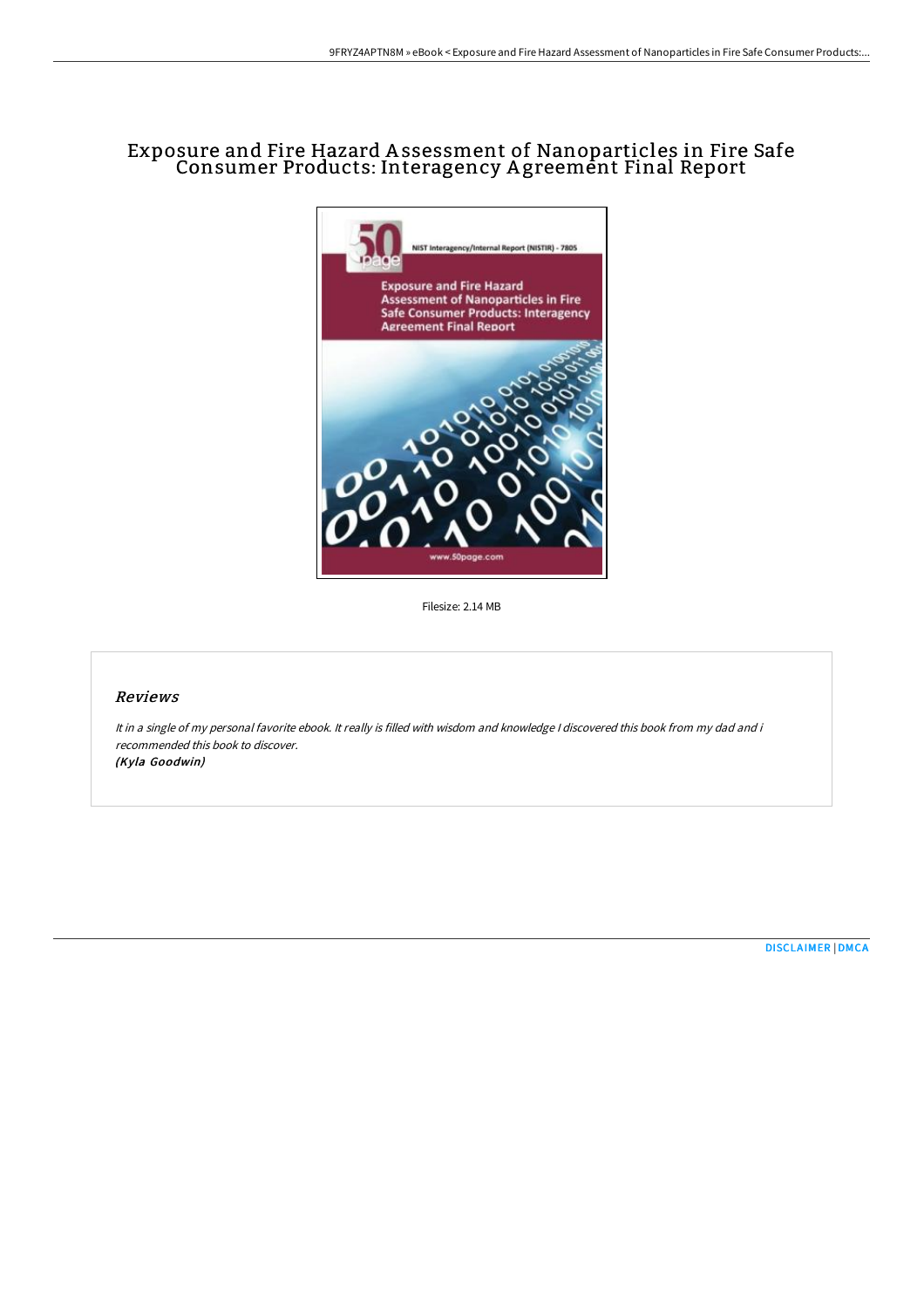## EXPOSURE AND FIRE HAZARD ASSESSMENT OF NANOPARTICLES IN FIRE SAFE CONSUMER PRODUCTS: INTERAGENCY AGREEMENT FINAL REPORT



CreateSpace Independent Publishing Platform. Paperback. Book Condition: New. This item is printed on demand. Paperback. 60 pages. Dimensions: 11.0in. x 8.5in. x 0.1in.An innovative technology was evaluated to generate fire and health safe soft furnishings. Nanoparticle-based thin coatings on a polyurethane foam and nonwoven barrier fabric were applied using Layerby- layer (Lbl) assembly. This is the first report of using Lbl on a complex three dimensional substrate, to improve the fire resistance of foam and barrier fabrics, and with sodium montmorillonite clay (MMT), carbon nanofibers (CNF) and multi-walled carbon nanotubes (MWCNT). The Lbl process was tailored for each nanoparticle in order to fabricate durable coatings that completely covered the entire substrate surface. The CNF and MWCNT coatings on foam were thinner and contained fewer nanoparticles, but resulted in the greatest reduction in peak heat release rate (flammability). The reduction in foam flammability due to the nanoparticle Lbl coatings is as high as 1138 greater than 17 other commercial fire retardants commonly used in foam. This technology has strong commercial viability for foam due to easy and flexibility of the Lbl process and the significant reduction in foam flammability caused by the coatings. However, Lbl does not work for nonwoven barrier fabrics as the structure was unable to remain intact during the fabrication process. In order to enable other agencies to access the potential health risk of using this nanoparticle-based technology for reducing the flammability of soft consumer products, this project developed the methodology to promote, collect, and quantify nanoparticles released from these substrates. In general, the release of nanoparticles was an order of magnitude higher from simulated chewing than simulated wear and tear, highest from the barrier fabric, and lowest for MMT. The release was between 0. 50 mass fraction to 0. 0003 mass fraction of the total nanoparticle loading...

R Read Exposure and Fire Hazard Assessment of [Nanoparticles](http://techno-pub.tech/exposure-and-fire-hazard-assessment-of-nanoparti.html) in Fire Safe Consumer Products: Interagency Agreement Final Report Online

Download PDF Exposure and Fire Hazard Assessment of [Nanoparticles](http://techno-pub.tech/exposure-and-fire-hazard-assessment-of-nanoparti.html) in Fire Safe Consumer Products: Interagency Agreement Final Report